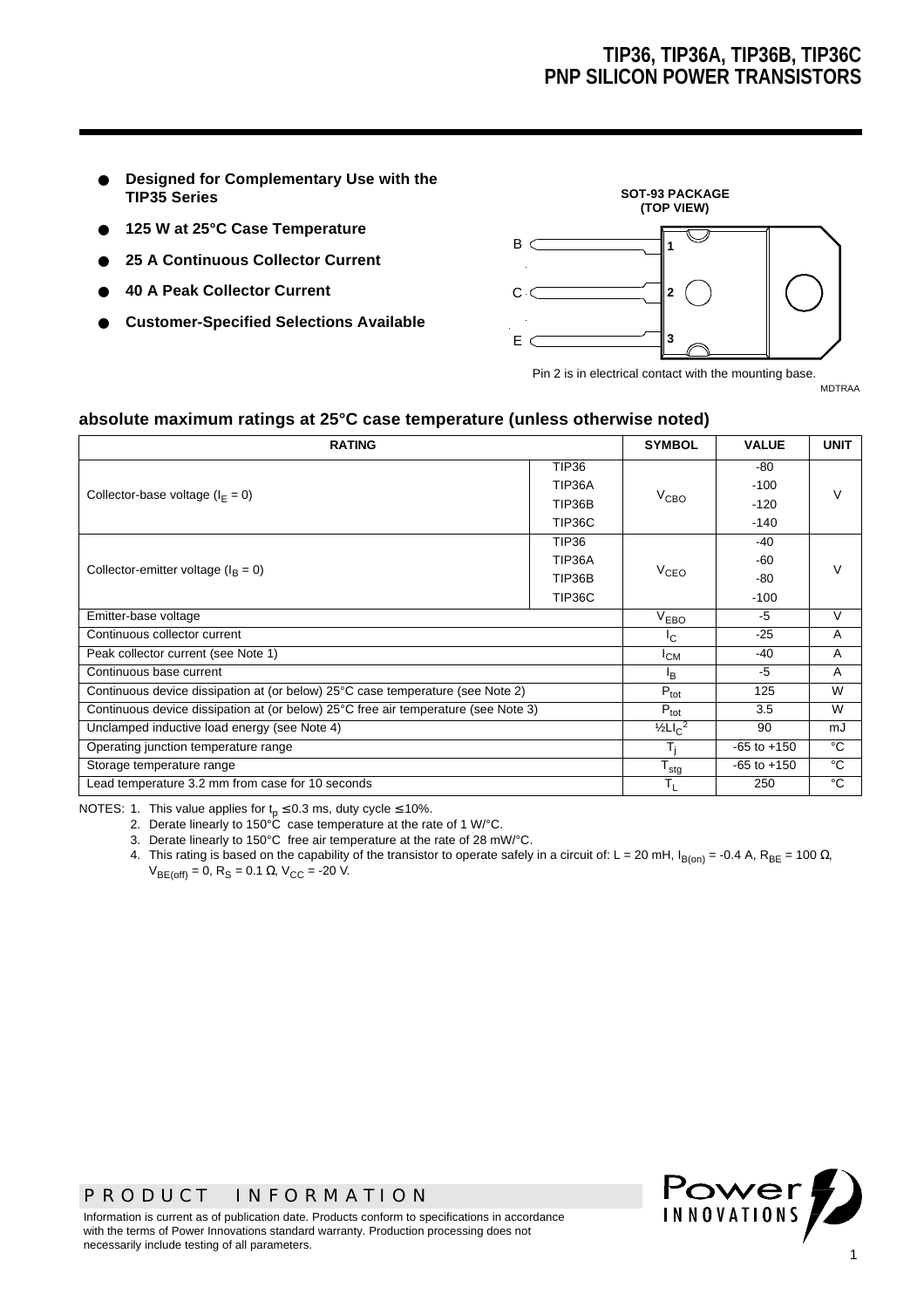JULY 1968 - REVISED MARCH 1997

#### **electrical characteristics at 25°C case temperature**

|                   | <b>PARAMETER</b>                               | <b>TEST CONDITIONS</b>                                                          |                                                              |                                                   | <b>MIN</b>                      | <b>TYP</b> | <b>MAX</b>                           | <b>UNIT</b> |
|-------------------|------------------------------------------------|---------------------------------------------------------------------------------|--------------------------------------------------------------|---------------------------------------------------|---------------------------------|------------|--------------------------------------|-------------|
| $V_{(BR)CEO}$     | Collector-emitter<br>breakdown voltage         | $I_C = -30 \text{ mA}$<br>(see Note 5)                                          | $I_B = 0$                                                    | <b>TIP36</b><br>TIP36A<br>TIP36B<br><b>TIP36C</b> | $-40$<br>-60<br>$-80$<br>$-100$ |            |                                      | $\vee$      |
| $I_{CES}$         | Collector-emitter<br>cut-off current           | $V_{CE} = -80 V$<br>$V_{CF} = -100 V$<br>$V_{CE} = -120 V$<br>$V_{CE} = -140 V$ | $V_{BE} = 0$<br>$V_{BF} = 0$<br>$V_{BE} = 0$<br>$V_{BE} = 0$ | <b>TIP36</b><br>TIP36A<br>TIP36B<br>TIP36C        |                                 |            | $-0.7$<br>$-0.7$<br>$-0.7$<br>$-0.7$ | mA          |
| I <sub>CEO</sub>  | Collector cut-off<br>current                   | $V_{CE} = -30 V$<br>$V_{CE} = -60 V$                                            | $I_B = 0$<br>$I_{\rm B} = 0$                                 | TIP36/36A<br>TIP36B/36C                           |                                 |            | $-1$<br>$-1$                         | mA          |
| <b>LEBO</b>       | Emitter cut-off<br>current                     | $V_{EB} = -5 V$                                                                 | $I_C = 0$                                                    |                                                   |                                 |            | $-1$                                 | mA          |
| $h_{\text{FF}}$   | Forward current<br>transfer ratio              | $V_{CE} = 4V$<br>$V_{CE} = -4 V$                                                | $I_C = -1.5 A$<br>$I_C = -15 A$                              | (see Notes 5 and 6)                               | 25<br>10                        |            | 50                                   |             |
| $V_{CE(sat)}$     | Collector-emitter<br>saturation voltage        | $I_B = -1.5 A$<br>-5 A<br>$I_{\rm B} =$                                         | $I_C = -15 A$<br>$I_C = -25 A$                               | (see Notes 5 and 6)                               |                                 |            | $-1.8$<br>$-4$                       | $\vee$      |
| $V_{BE}$          | Base-emitter<br>voltage                        | -4 V<br>$V_{CE}$ =<br>$V_{CE} = -4 V$                                           | $I_C = -15 A$<br>$I_C = -25 A$                               | (see Notes 5 and 6)                               |                                 |            | $-2$<br>$-4$                         | $\vee$      |
| $h_{fe}$          | Small signal forward<br>current transfer ratio | $V_{CE} = -10 V$                                                                | $I_C = -1 \text{ A}$                                         | $f = 1$ kHz                                       | 25                              |            |                                      |             |
| $ h_{\text{fe}} $ | Small signal forward<br>current transfer ratio | $V_{CE} = -10 V$                                                                | $I_C = -1 \text{ A}$                                         | $f = 1$ MHz                                       | 3                               |            |                                      |             |

NOTES: 5. These parameters must be measured using pulse techniques,  ${\rm t_p}$  = 300 µs, duty cycle ≤ 2%.

6. These parameters must be measured using voltage-sensing contacts, separate from the current carrying contacts.

### **thermal characteristics**

| <b>PARAMETER</b> |                                         |  | <b>TVD</b> | <b>MAX</b> | <b>UNIT</b> |
|------------------|-----------------------------------------|--|------------|------------|-------------|
| Ւ⊕JC             | Junction to case thermal resistance     |  |            |            | °C/W        |
| ≺θJA             | Junction to free air thermal resistance |  |            | 35.7       | °C/W        |

### **resistive-load-switching characteristics at 25°C case temperature**

|               | <b>PARAMETER</b> | <b>TEST CONDITIONS</b> |                      |                                    | <b>MIN</b> | TVD        | <b>MAX</b> | <b>UNIT</b> |
|---------------|------------------|------------------------|----------------------|------------------------------------|------------|------------|------------|-------------|
| 'on           | Turn-on time     | $I_C = -15 A$          | $I_{B(0n)} = -1.5 A$ | $I_{B(off)} = 1.5 A$               |            | .          |            | μs          |
| $t_{\rm off}$ | Turn-off time    | $V_{BE(off)} = 4.15 V$ | $= 2 \Omega$<br>ĸ۱   | $t_n = 20 \,\mu s, \, dc \leq 2\%$ |            | י י<br>U.ö |            | μs          |

**†** Voltage and current values shown are nominal; exact values vary slightly with transistor parameters.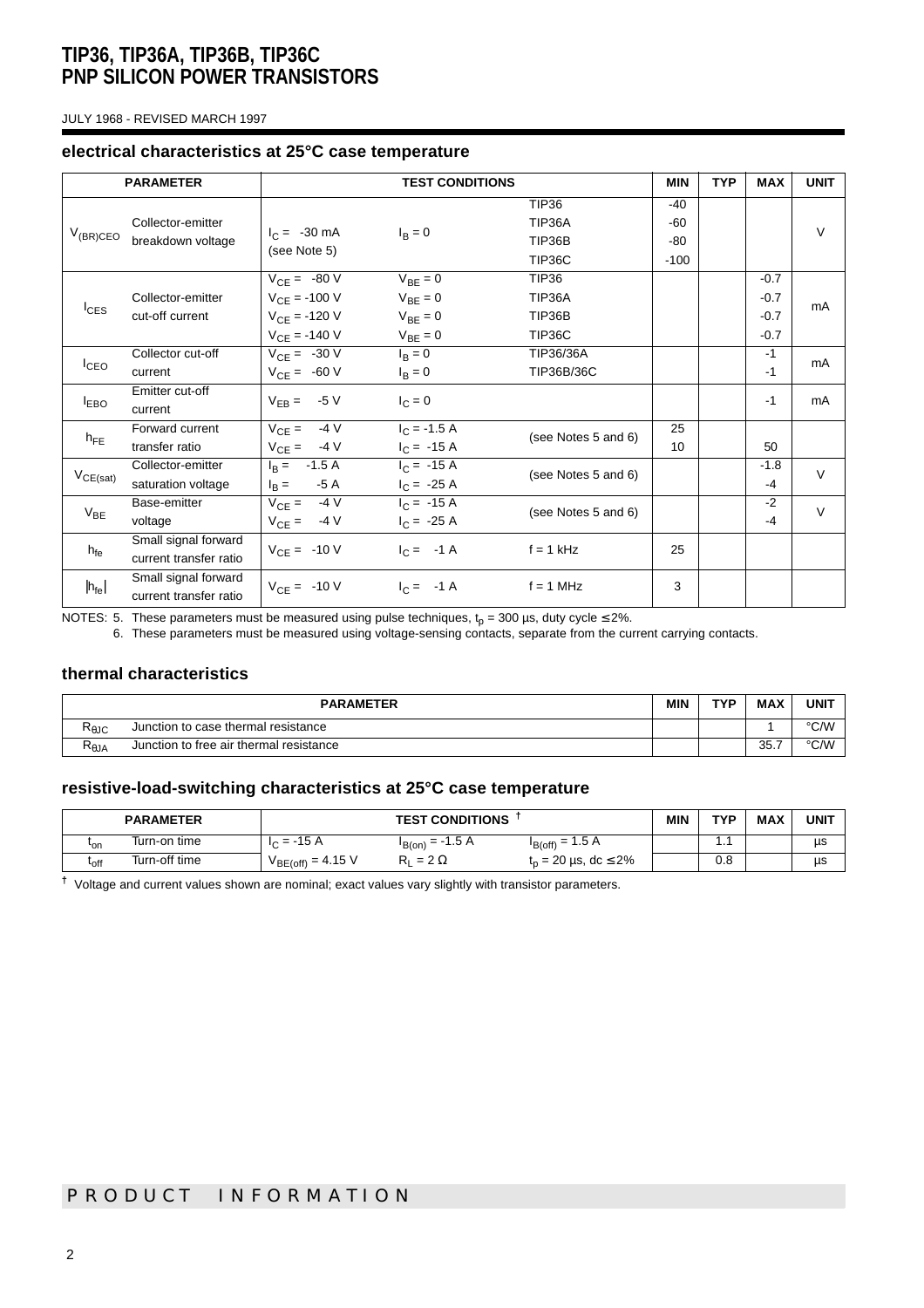JULY 1968 - REVISED MARCH 1997

#### **TYPICAL CHARACTERISTICS**



**BASE-EMITTER VOLTAGE vs COLLECTOR CURRENT** TCS636AC **-1·8**  $V_{CE} = -4 V$ **TC = 25°C-1·6** V<sub>BE</sub> - Base-Emitter Voltage - V **VBE - Base-Emitter Voltage - V -1·4 -1·2 -1·0 -0·8** —<br>1-0− **-0·1 -1·0 -10 -100 IC - Collector Current - A Figure 3.** 

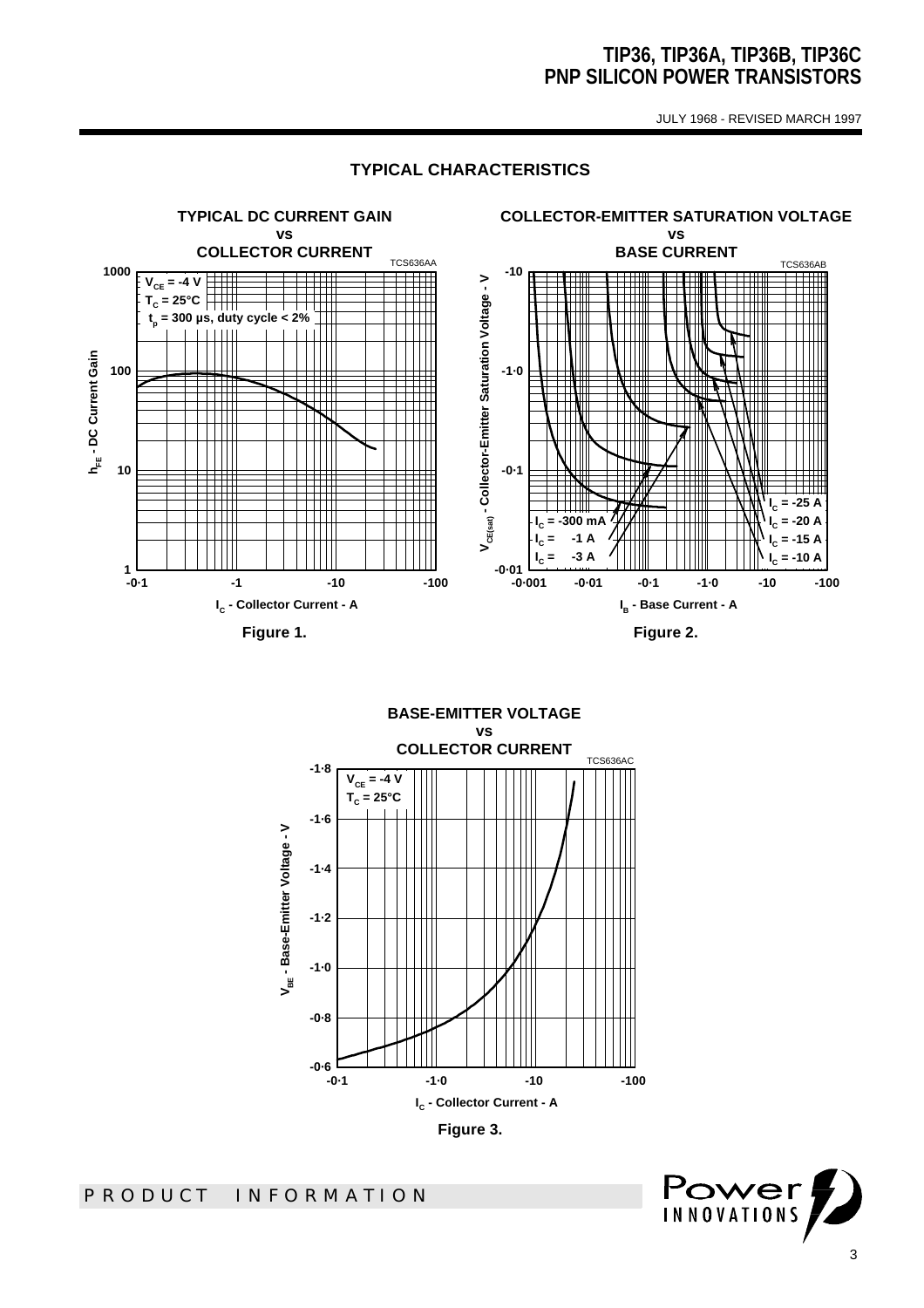JULY 1968 - REVISED MARCH 1997



#### **MAXIMUM SAFE OPERATING REGIONS**